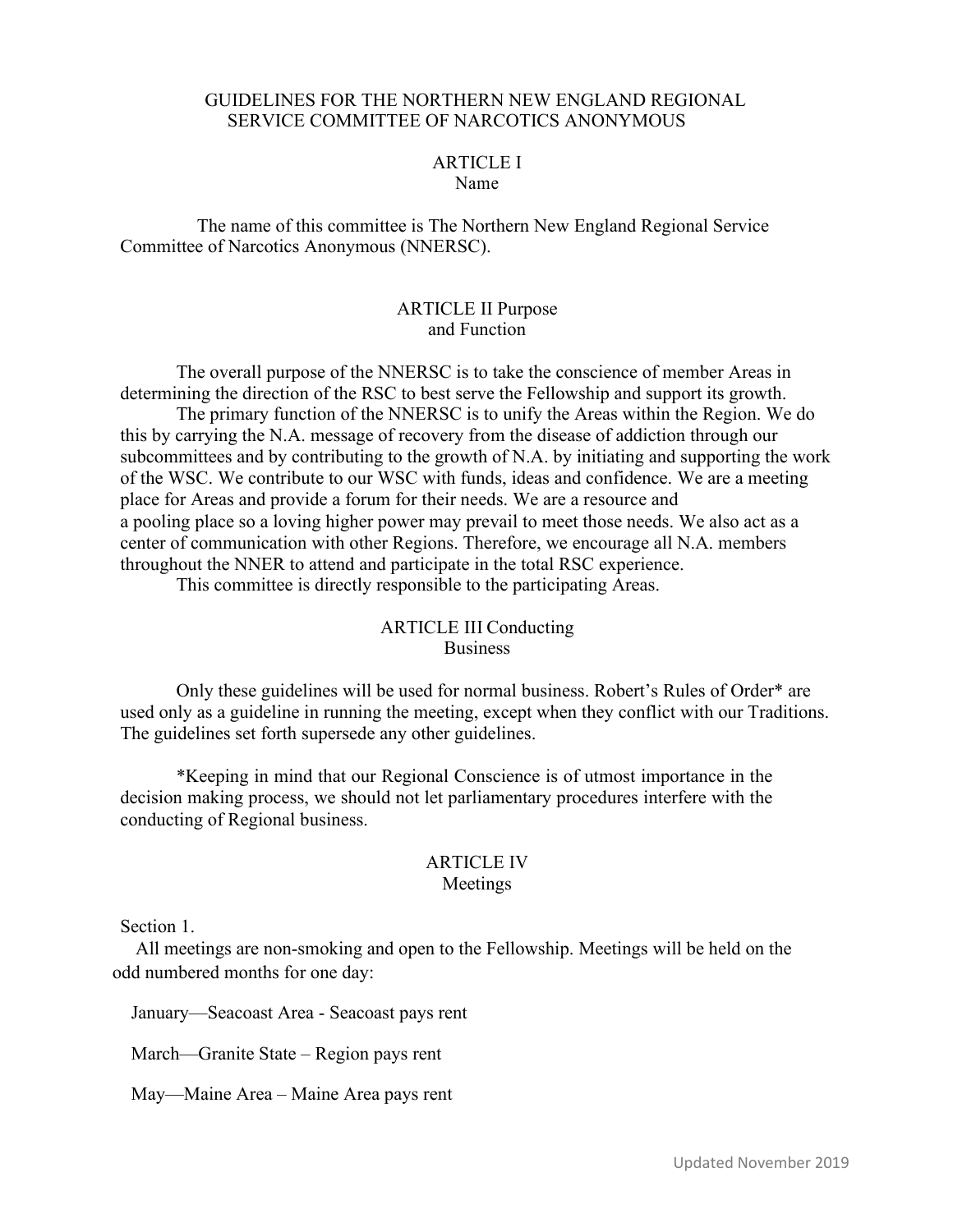July—Granite State –Granite State pays rent Sept.—Eastern

Maine Area—Eastern Maine pays rent Nov.—Champlain Valley

Area – Champlain Valley Area pays rent

#### Section 2.

Special meetings of the NNERSC may be held when called by at least 50% of the Administrative Committee (Chairperson, Vice Chair, Secretary and Treasurer). All RCMs, RCM-As and Trusted Servants must be notified by phone seven (7) days in advance, by e-mail seven (7) days in advance or ten (10) days in advance if notified by postal.

The purpose of this special meeting will be the only order of business for the day.

# Section 3.

Meetings of subcommittees or ad-hocs may be called at anytime as deemed necessary by that committee and reported at the next regularly scheduled NNERSC meeting.

#### ARTICLE V Voting Procedures

Section 1.

RCMs (or RCM-A when acting as RCM) from each of the participating Areas are the only voting members of the NNERSC. The number of voting members present established quorum. No voting will be allowed without greater than 50% of the total voting members present. New business motions can always be received, discussed, and included in the next set of minutes.

In-person attendance by RCMs is strongly preferred whenever possible. However, virtual participation by RCMs (or RCM-A when acting as RCM) may be approved by the RSC on a case-by-case basis. RCMs requesting approval for virtual participation must provide written notification to the Chairperson in advance specifying that he or she will be unable to attend in-person.

# Section 2.

Motions are made by:

- a. RCM (or RCM-A when acting as RCM)
- b. Subcommittee chair or ad-hoc chair when originated in the sub-committee
- c. Trusted servants only when pertaining to their position Motions can be seconded by:
- a. RCM (or RCM-A when acting as RCM)
- b. Subcommittee or ad-hoc chair
- c. Trusted servants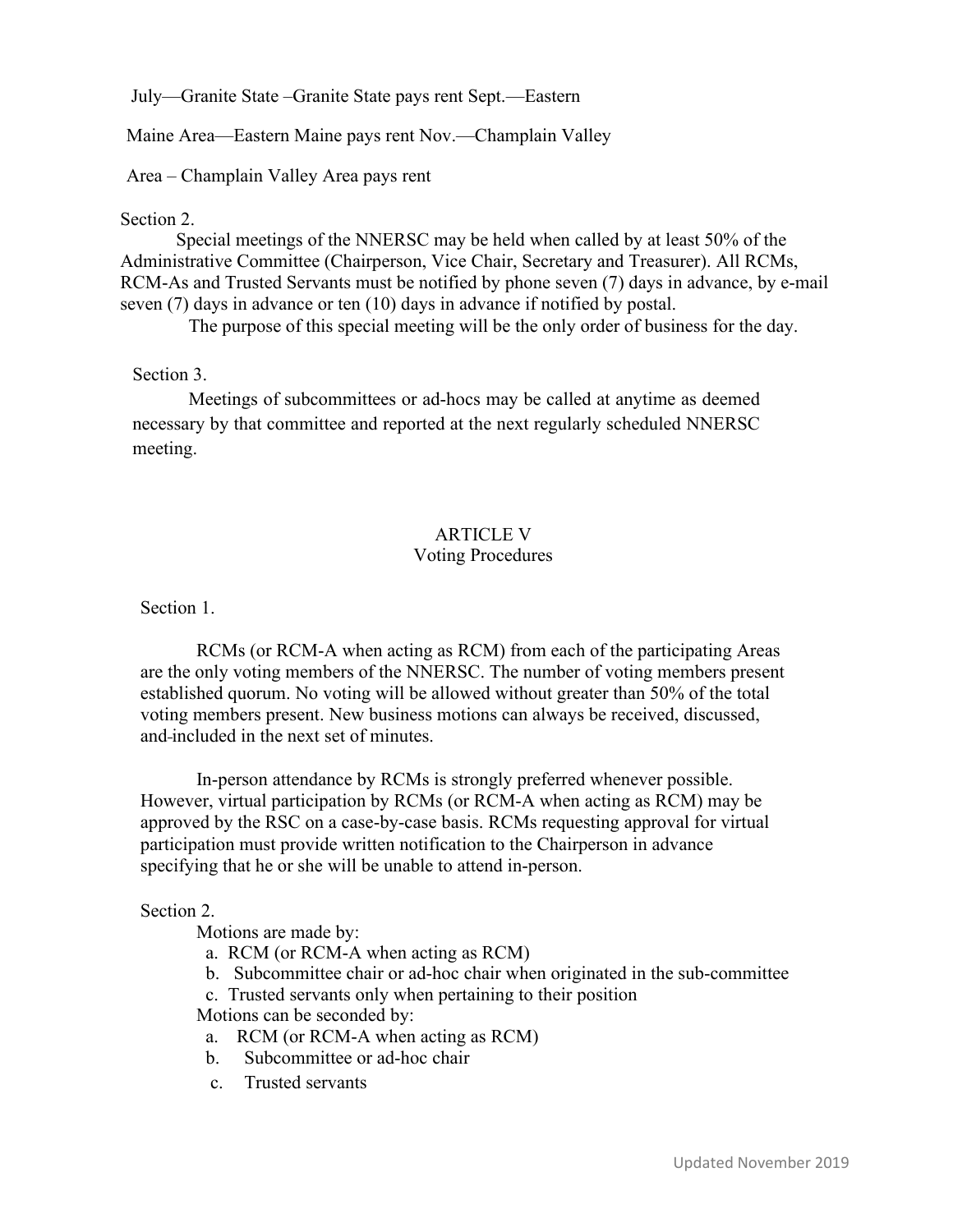All motions will be submitted in writing. All motions will be submitted before the start of new business unless it is a motion to facilitate business. The maker of the motion must be present during New Business when the motion comes to the floor or the motion will be ruled out of order. All motions and amendments will include an intent that clearly pertains to the motion. RCMs presenting motions on the floor will state if the motion is Area conscience.

All policy change motions need to have the Article and Section affected listed on the motion form.

#### Section 3.

All motions made by RCMs require a second. Motions made by a subcommittee or RSC trusted servants do not need a second. All amendments require a second. A vote will be taken once a motion has come to the floor of the RSC and discussion has ensued to a conclusion.

#### ARTICLE VI Elections

# For RSC elections nominations are accepted at the May and July RSC with

elections held in July and the term begins following completion of meeting. Trusted Servants Responsibilities are read from these guidelines. Nominees must be present to qualify and be present to be elected. May minutes will include a list of all open positions as well as the names of the people who have been nominated and qualified.

#### ARTICLE VII Term of Office

The term of office for all trusted servants of the NNERSC will be a minimum of one (1) year (with the exception of RD and AD which will be two (2) year terms) with the option for a second term; always keeping in mind the principles of rotation and continuity. With this in mind, all trusted servants should fulfill their term while preparing their successor and taking over from their predecessor.

After two consecutive absences of any RCM from the RSC the appropriate Area will be notified in writing by the RSC.

RSC trusted servants can be removed from office after two consecutive absences.

If the removal of a NNERSC trusted servant becomes necessary a 2/3-majority vote by the RSC will be required.

# ARTICLE VIII

#### Trusted Servants Responsibility

It is recommended that all trusted servants of the NNERSC have a working knowledge of the Twelve Steps, Twelve Traditions and Twelve Concepts of Narcotics Anonymous, have an NA sponsor, an NA home group and a demonstrated willingness and commitment to serve.

Administrative trusted servants are Chair, Vice Chair, Secretary and Treasurer.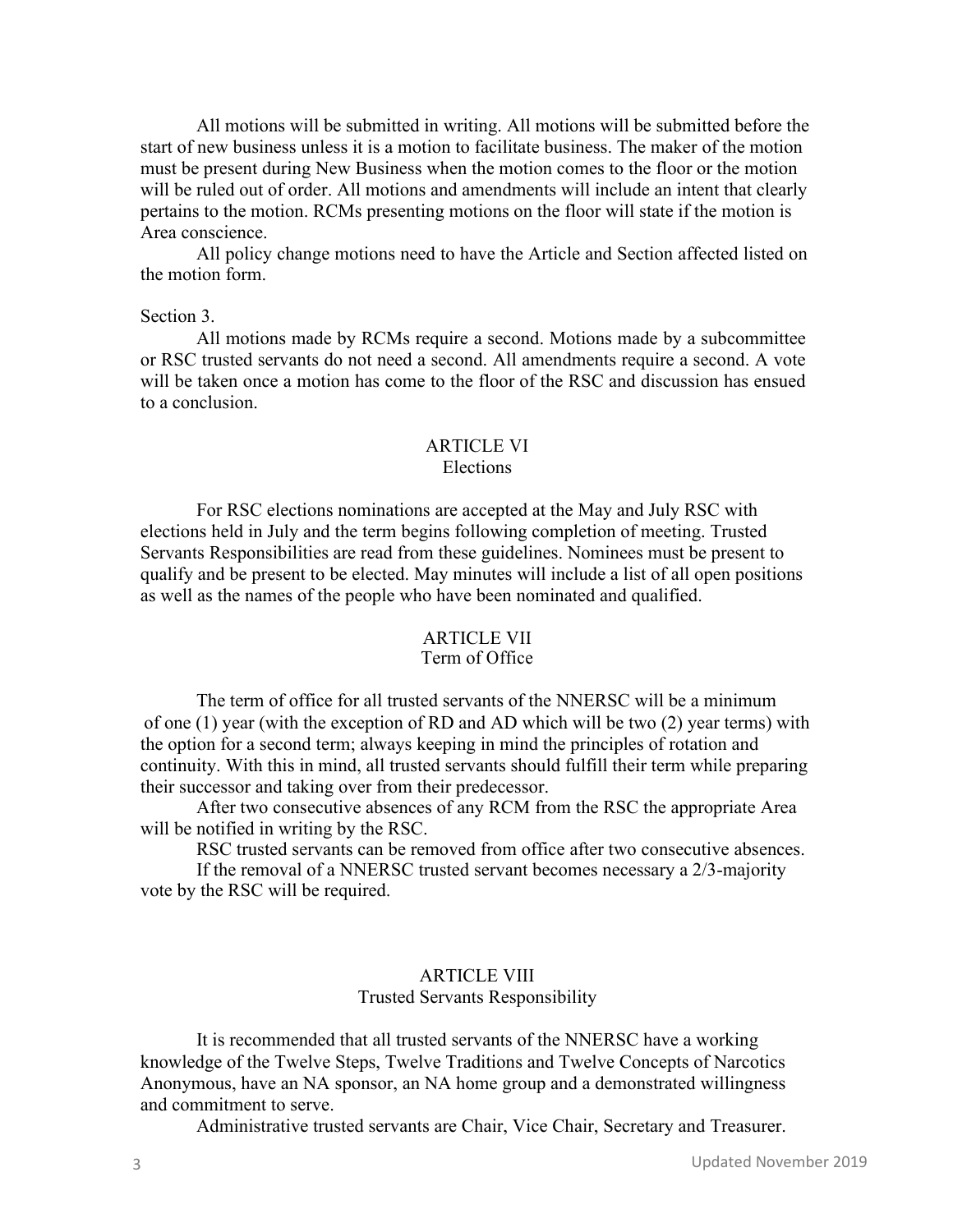No administrative trusted servant shall hold more than one office.

It is strongly suggested that the clean time requirements for trusted servants not be waived for the protection of the fellowship.In the rare event of the RSC chairperson being required to take the floor a regional conscience will be required.

# Chairperson:

Requirements

- have a minimum of three (3) years continuous abstinence
- be nominated and elected by the NNERSC

# **Duties**

- chair all NNERSC meetings in an orderly, impartial and unbiased manner with a general understanding of proper procedures
- ensure that the Twelve Traditions are upheld at all times
- create and give direction to ad-hoc committees and appoint chairpersons as needed
- attend all NNERSC meetings and submit a written report
- prepare a business agenda for each meeting
- write an annual report for the July meeting
- submit Administrative Committee budget at the March RSC meeting, for the new fiscal year
- be a co-signer of the NNERSC checking account<br>- be responsible to see that the mail is picked up
- be responsible to see that the mail is picked up
- be responsible for reading and answering the necessary correspondence with the direction of the RSC

# Vice-Chairperson:

Requirements

- have a minimum of two (2) years continuous abstinence
- be nominated and elected by the NNERSC

# Duties

- attend all NNERSC meetings and assist the chair
- chair the meeting in the event of the chairperson's absence or if the chairperson takes the floor
- prepare a written report for each RSC meeting
- write an annual report for the July meeting
- take roll call attendance
- read all motions to the RSC
- be a co-signer of the NNERSC checking account
- may be an RCM, except when acting as the RSC chair

# Secretary:

Requirements

- have a minimum of two  $(2)$  years continuous abstinence
- be nominated and elected by the NNERSC

# Duties

- be a co-signer of the NNERSC checking account
- take accurate minutes of all NNERSC meetings, including notes on discussion (tape recording would be allowed for the purposes of transcribing and special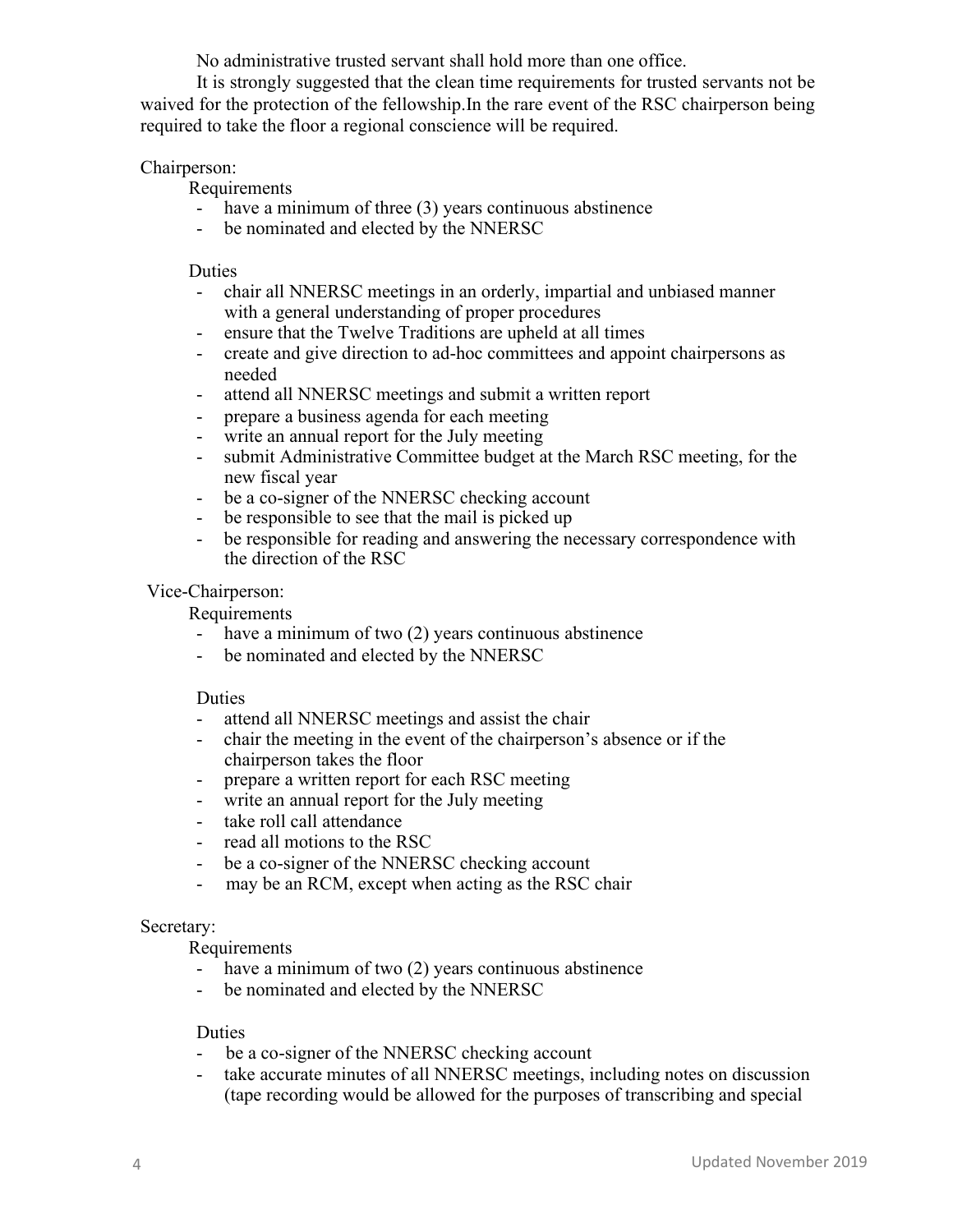needs)

- compile minutes including reports from all trusted servants and ad-hoc committees, business conducted, and any associated information
- distribute minutes by the most economical means within twenty one (21) days after the meeting to the following:

RCMs and RCM-As NNERSC trusted servants NAWS

- update the NNERSC mailing list at each RSC meeting
- keep NNERSC minutes for the previous twelve (12) months available at each RSC meeting
- register the NNERSC and subcommittees with NAWS on an annual basis

# Treasurer:

Requirements

- have a minimum of four (4) years continuous abstinence
- be nominated and elected by the NNERSC

# Duties

- attend each NNERSC meeting and submit a financial report
- prepare a written report for each RSC meeting
- be responsible for balancing the NNERSC checkbook
- be a co-signer of the NNERSC checking account
- keep receipts for all checks written
- keep accurate bookkeeping records
- submit the budget at the March RSC meeting, for the new fiscal year
- review all submitted budgets and propose annual prudent reserve amount at the May RSC
- have financial records available at the RSC for the previous twelve (12) months
- financial records shall be available for viewing upon request with one (1) week notice
- file all appropriate tax forms
- write an annual report for the July meeting
- may be an RCM, except when acting as the RSC chair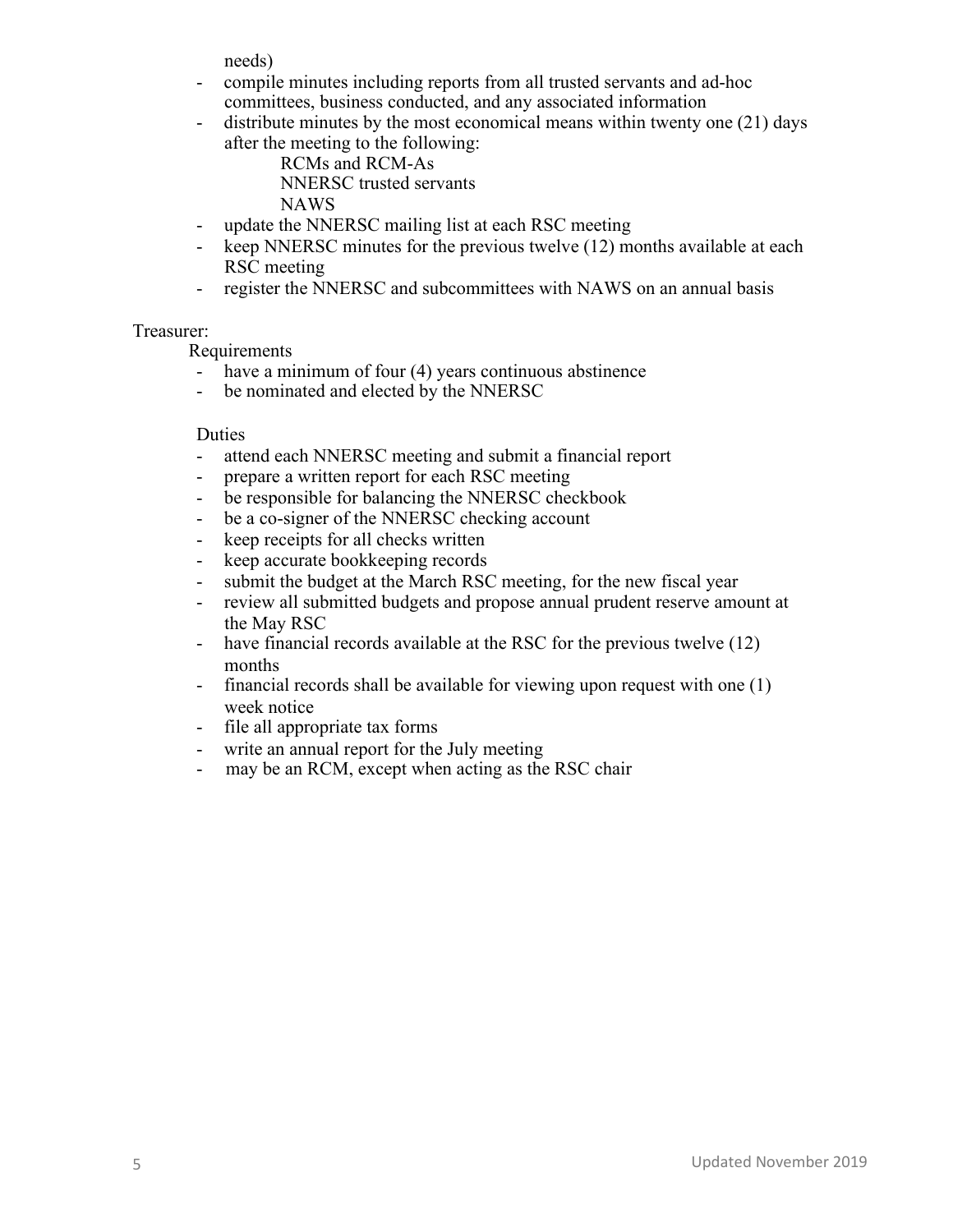# Regional Delegate:

Requirements

- have a minimum of five (5) years continuous abstinence
- be nominated and elected by the NNERSC

# Duties

- attend all NNERSC meetings and submit a written report
- be the communication link between the member areas and the WSC
- attend as many different ASC meetings as possible
- participate at the bi-annual World Service Conference by carrying the regional conscience and voting with the best interest of the NNERSC at heart on all issues
- conduct conference agenda report workshops for the NNERSC
- write a report to the WSC for the March Conference Report
- write an annual report to the Region for the July meeting
- be a co-signer of the NNERSC checking account
- submit receipts and return any unused funds for travel to Zonal Forum two times per year as follows: hotel (not to exceed two days), gas & tolls, plus a food allotment equal to NAWS
- submit the one-year budget for the following fiscal year at the March RSC to be approved in May (see Article XI Section 2.A.4)
- submit the two-year budget at the March RSC of even years to be approved in May (see Article XI Section 2.A.2). AD travel expenses for the World Conference are part of the two-year budget proposal

# Alternate Delegate:

Requirements

- have a minimum of four (4) years continuous abstinence
- be nominated and elected by the NNER

# Duties

- attend all NNERSC meetings and assist the RD in writing all reports
- attend as many different ASCs as possible
- participate in the World Service Conference by assisting the RD in the most effective way
- assist the RD in conducting C.A.R. workshops
- prepare a written report for each RSC meeting
- submit receipts and return any unused funds for travel to Zonal Forum two times per year as follows: hotel (not to exceed two days), gas & tolls, plus a food allotment equal to NAWS
- AD travel expenses for the World Conference are part of the two-year budget proposals
- assist the RD with all budget proposals

# Subcommittee Chairpersons:

Requirements

- have a minimum of two (2) years continuous abstinence
- be nominated and elected by the NNERSC

# Duties

- write an annual report for the July meeting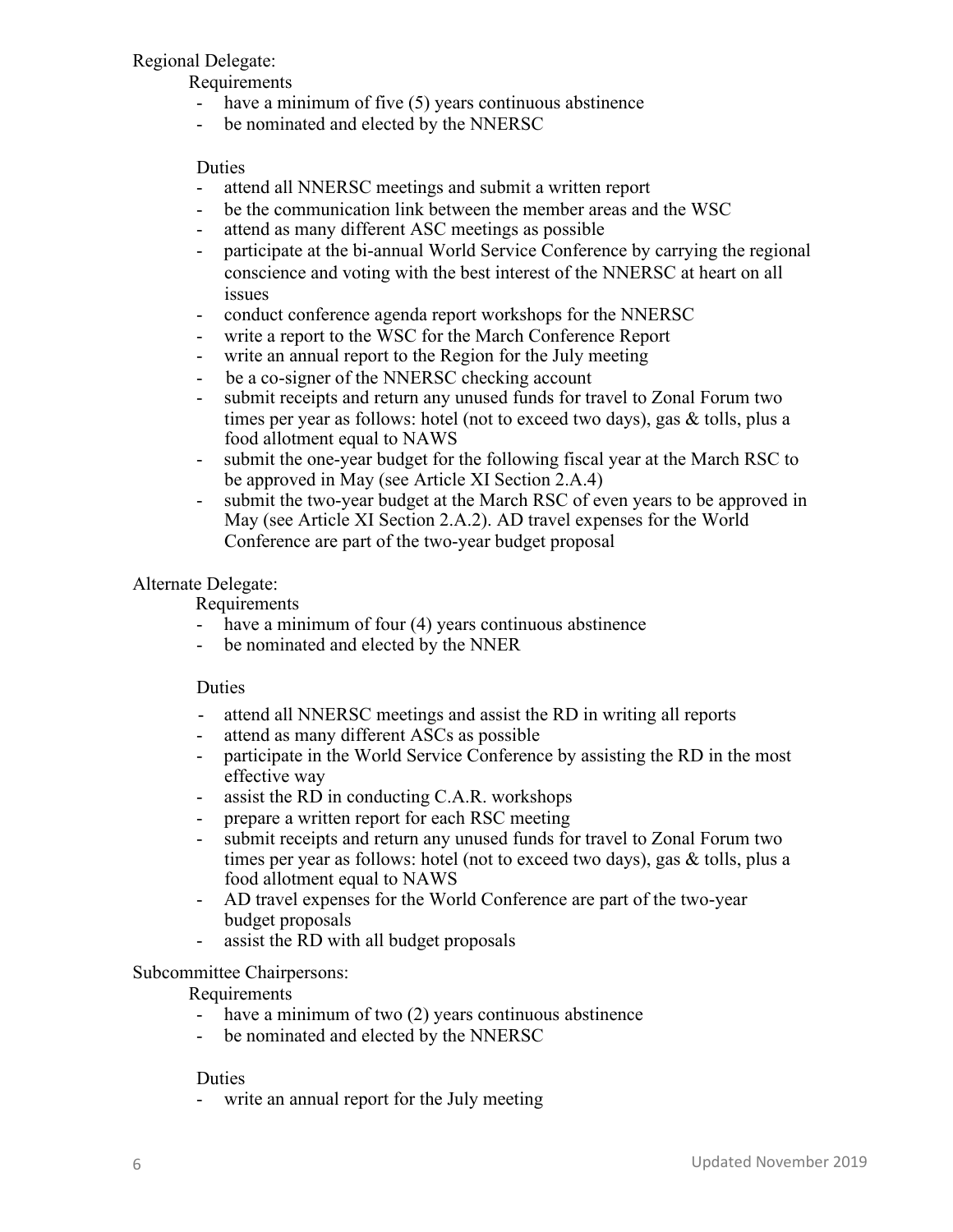- be responsible for submitting subcommittee guidelines to the NNERSC for approval
- attend all NNERSC meetings and submit a written report
- chair meetings according to subcommittee conscience
- submit the budget at the March RSC meeting, for the new fiscal year

# Website Coordinator:

The Internet has had an enormous impact on the growth of NA. It allows for more regular communication and provides a vehicle for making information and service resources more readily available. An area's ability to use Internet technology depends on the skills of members, their financial resources, and the information they have about how to effectively use websites and the Internet.

Public Relations Handbook Pg. 92 | Chapter 10 | Internet Technology

Requirements

- Clean time requirement of 2 years
- Technical ability to update website
- Previous public information or other relevant service experience
- Familiarity with all internet and website related NAWS handbooks.

#### Duties:

- Maintain communication with website host troubleshooting issues in functionality
- Coordinate all Website activities.
- Maintain correct and current information on website, including but not limited to, current NA meetings and area sponsored events.
- Maintain Regional Records. Upload minutes and regional events.
- Coordinate response to all website inquiries, answering emails when appropriate or getting them to appropriate NA committee member.
- Make sure all items on website follow WSO, Regional specific guidelines, and The Public Relations Handbook.
- Provide recommendations regarding Website guidelines
- Provide email addresses for all NNERNA Regional and Area level positions.
- Maintain a website that is clear, informative, simple to navigate, and can be easily passed along to other trusted servants.
- Makes bi-monthly written report to the NNERNA on the Status and updates of the website.

Internet technology is a valuable tool that has allowed NA members to

- communicate with each other and with the public in ways that were previously impossible.
- Public Relations Handbook Pg. 96 | Chapter 10 | Internet Technology

# ARTICLE IX

# Standing Subcommittees

Section 1.

The NNERSC may establish subcommittees as necessary to perform certain duties. These standing subcommittees shall be formed upon approval of the voting members of the NNERSC. Standing subcommittees may include, but are not limited to,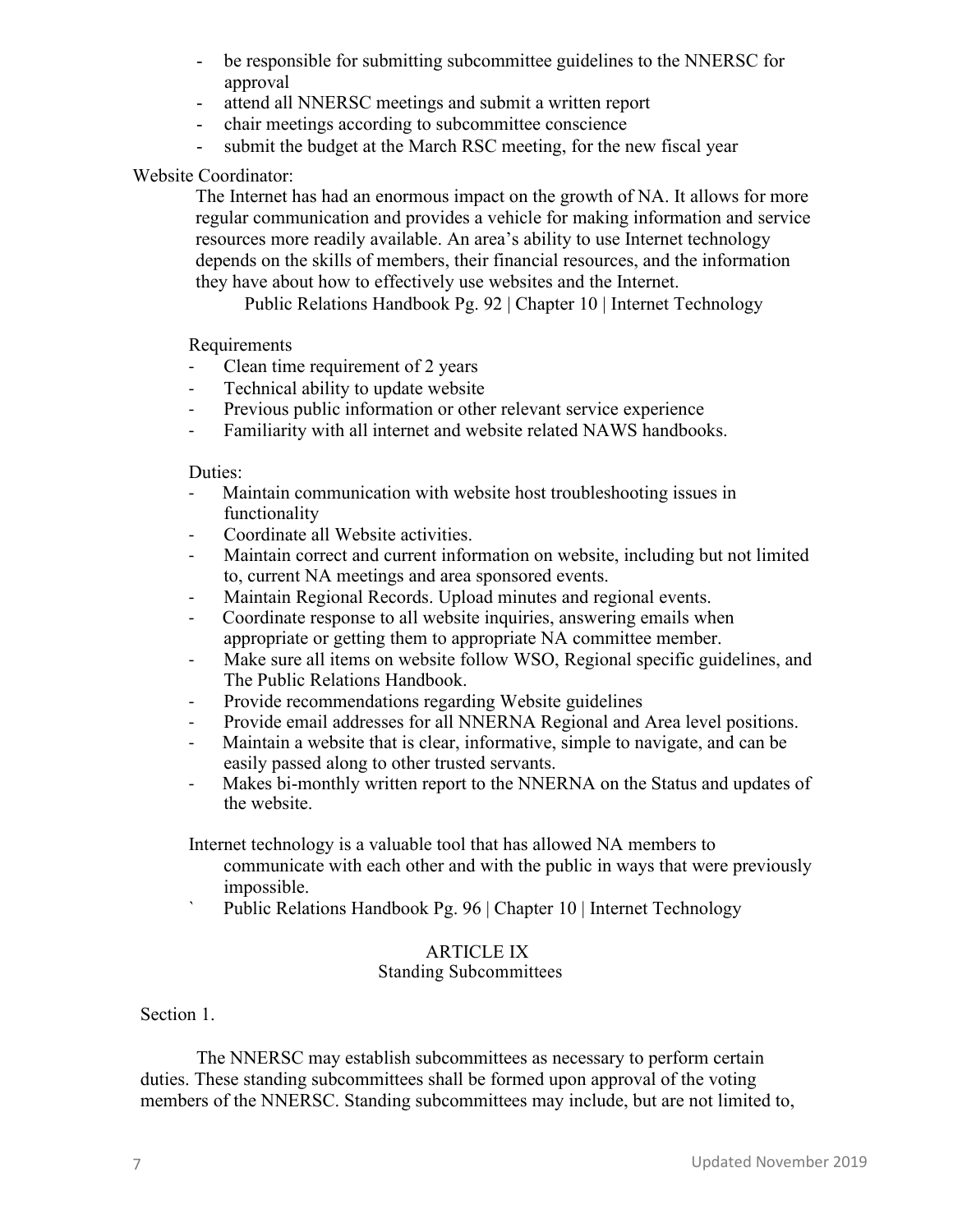Public Information, Hospitals and Institutions, Literature, Activities, Outreach, Newsletter and others, which shall be deemed necessary to carry out the work of the Regional Service Committee.

A. The MRLE (Multi Regional Learning Event) will be a standing subcommittee. The event will be scheduled so as not to conflict with the New England Regional Convention.

#### Section 2.

All standing subcommittees of the NNERSC shall create and adopt guidelines which are consistent with the Twelve Traditions of Narcotics Anonymous, and the best information available from the World Service Conference in the form of the WSC approved handbooks and guidelines. The guidelines of each standing subcommittee shall be subject to review and approval of the NNERSC.

#### ARTICLE X

#### Ad-Hoc Committees

The chairperson of the NNERSC may appoint ad-hoc committees for such special purposes as is deemed necessary by the RSC. The purpose and duration of any such adhoc committee should be specifically designated by the chairperson at the time the ad-hoc committee is established.

#### ARTICLE XI Finance

Section 1. Financial Records

The NNERSC fiscal year is from July1 to June 30.

All disbursements from the NNERSC checking account need to be signed by the RSC treasurer and co-signed by the RSC chairperson, RSC vice-chairperson, RSC secretary or Regional Delegate. An additional signer may be specifically designated as deemed necessary by the RSC. Check endorsements will be limited to these trusted servants.

NNERSC operating expenses are those expenses determined by the NNERSC, through the budget process, required to conduct business. The financial records of the NNERSC are always open to any member requesting access. One week's notice to the treasurer is required for proper representation to be made.

# Section 2. Budgets

Budgets should be submitted every year to the treasurer by each subcommittee, ad-hoc, the Regional Delegate and the NNERSC administrative committee members. These budgets must be received during the March RSC meeting. If no budget is submitted, no funds will be allocated. Submitting a budget does not guarantee that it will be granted. Budgets will be voted on and approved separately from the RSC minutes. Budgets take effect at the July RSC. Amendments to annual budgets may be submitted to the treasurer for review and subsequent approval by NNERSC on an "as needed" basis. Budgets include line items as below: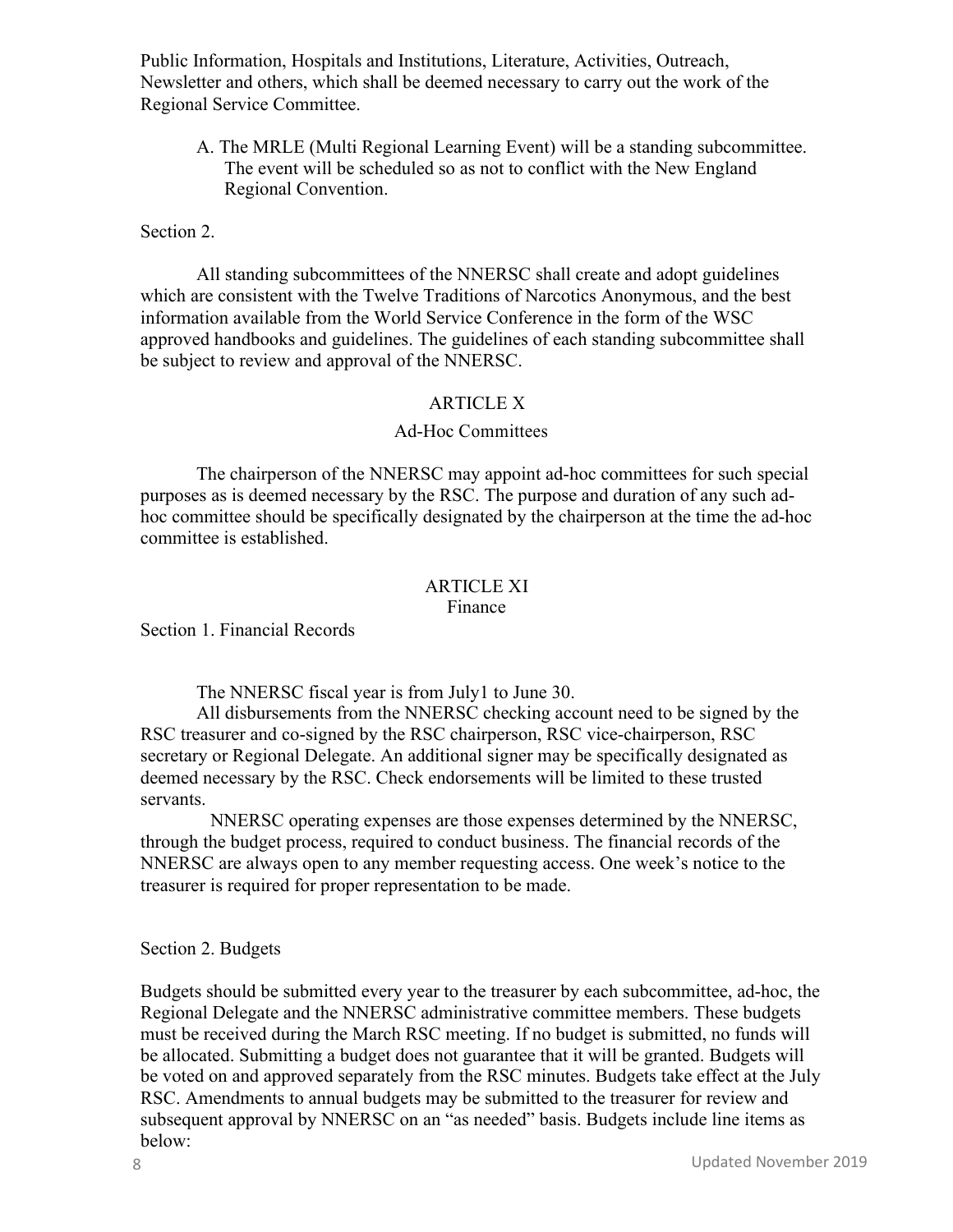# A. Administrative

- a. Po Box
- b. Regional hosting rent fee
- c. Printing costs
- d. Unity Day
- e. Website
- f. Regional Insurance
- g. Workshops
- h. Misc., or any other expenses the committee deems necessary
- B. RD/ AD
	- a. Travel to ASCs
	- b. Travel to NEZF
		- i. Funding for attendees of the Zonal Forum is limited to no more than 2 attendees, usually RD & AD or those reapproved by a n RSC motion
	- c. Travel to special events and learning days (not counting WSC)
		- i. The one-year budget for RD/AD travel expenses will be fully funded prior to sending excess funds to NAWS. Any funds not spent will be carried over to the next year's one-year budget.
- C. World Service Conference expenses
	- a. The RD is funded to the bi-annual World Service Conference by NAWS.
	- b. The AD is funded to the bi-annual WSC. Expenses to be paid are as follows.
		- 1. Round trip coach airfare at the most economical airfare/room rate package available,
		- 2. Round trip ground transportation from airport to hotel not to exceed \$ 100.00 per person.
		- 3. Room rental not to exceed the published rates of the hotel. The number of rental days will be contingent upon the most economical airfare/room rate package available,
		- 4. To provide a food allowance for the AD equal to the RD as set by the WSO.
	- c. Anyone sharing approved rooms will be responsible for paying their equal share of the room cost. The following are examples:

Total room  $cost = $ 120 = 2$  people is \$60.00 each

Total room  $cost = $ 120 = 3$  people is \$40.00 each

SHARING APPROVED ROOMS SHOULD BE PRACTICED WHEREVER POSSIBLE.

- D. Any ad-hoc committees formed
- E. Any other budgetary items the committee deems necessary

# Section 3. Reimbursement

- A. Elected/appointed trusted servants of the NNERSC shall be reimbursed for budgeted expenses upon submittal of receipts to the RSC Treasurer.
- B. Any non-budgeted items need to be approved by the RCMs prior to reimbursement

# Section 3. Prudent Reserve

A. Prudent reserve will consist of one year Administrative budget, one year RD/AD